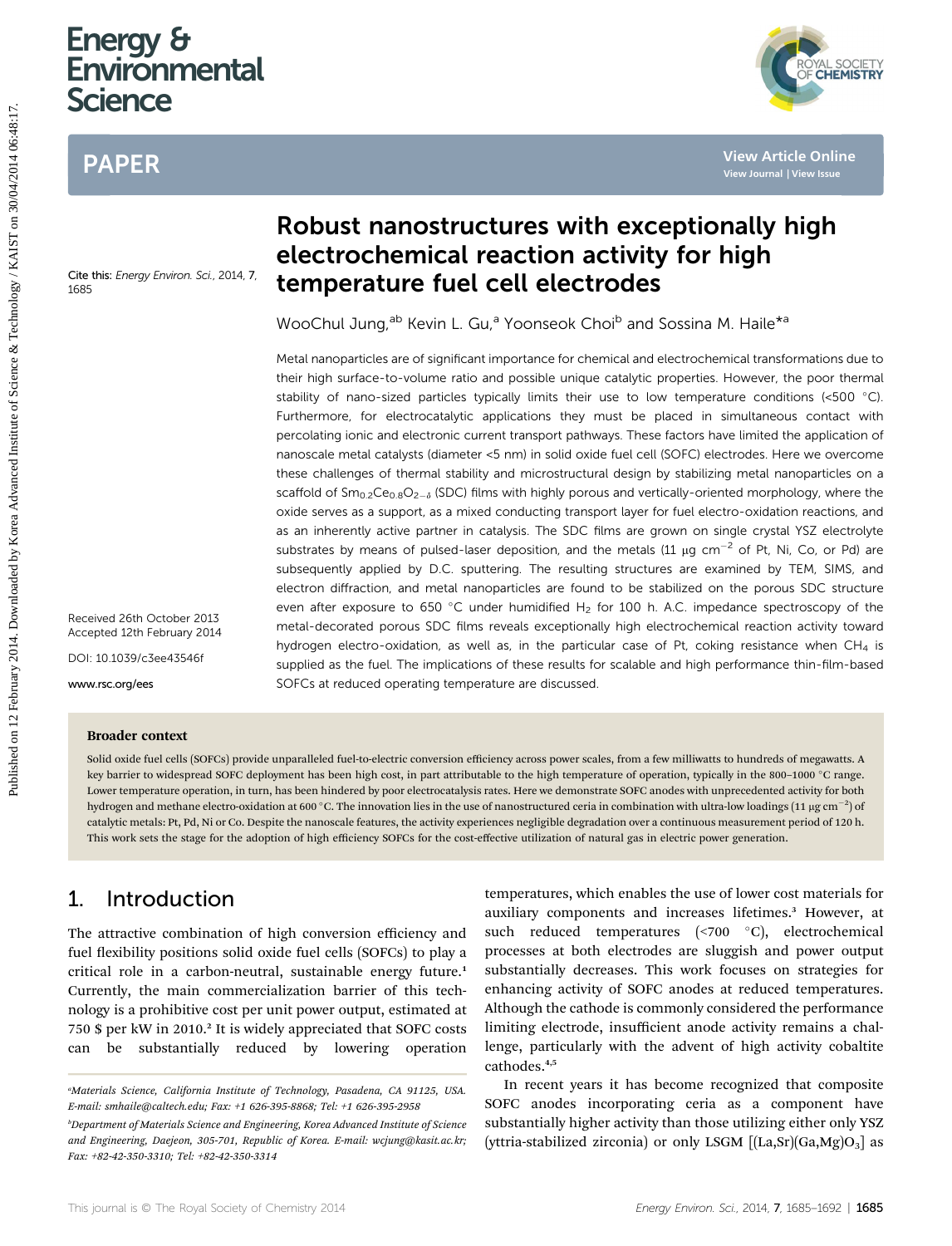the oxide phase. While most studies of this effect are focused on hydrocarbon electro-oxidation,<sup>6,7</sup> the high activity of the ceria surface for hydrogen and the specific reaction,  $H_2$  (gas) +  $O^{2-} \rightarrow H_2O$  (gas) + 2e<sup>-</sup> has been definitively demonstrated.<sup>8,9</sup> Thus, depending on the microstructural arrangement, both the oxide and the metal, typically Ni, which also serves to provide the predominant electronic pathway, contribute to electrocatalysis.

In parallel, it has become evident that addition of metal nanoparticles to either oxide or composite (ceramic and metal, cermet) anodes can substantially enhance catalytic activity. Most such studies again address hydrocarbon utilization,<sup>10-13</sup> but enhancements are often observed even for hydrogen electro-oxidation.<sup>14,15</sup> These parallel observations suggest an anode that combines a high surface-area, nanostructured ceria with metal nanoparticle catalysts will maximize active site densities of both types (i.e., both metal catalyzed and oxide catalyzed) and result in extremely high activity. A meaningful role for isolated metal catalyst particles, as envisioned in such a structure, is in principle only feasible in connection with a mixed ionic and electronic conductor (MIEC) such as ceria is under the reducing conditions of the anode because the mixed conductivity provides a pathway for electrons to travel from the catalyst particle site to the macroscale current collector. A purely ionic conductor, in contrast, would require a continuous (but porous) coating of the nanoparticle phase,<sup>16</sup> an arrangement that can readily lead to sintering and loss of nanostructure. Framy 9 Enteromental science<br>
The minist contribute on this effect are framework in the carbitation contribute on 12 February 2014. The particle control of the state of the state of the state of the state of the state of

As noted by Jiang,<sup>16</sup> the majority of fuel cell electrodes containing nanoparticle catalysts are prepared by wet impregnation of the electrode scaffold synthesized at the high temperatures typical of ceramics processing. While infiltration methods are attractive for their low cost and scalability, they require high temperature treatments to decompose the nitrate precursors (typically  $600-800$  °C), resulting in undesirably large particles, 20–40 nm in diameter. In addition, precise control of metals loading at quantities less than  $\sim 0.1$  mg cm<sup>-2</sup> is often challenging, and, where investigated, growth of catalyst particles during fuel cell operation typically results in a measurable degradation of performance. An emerging alternative method relies on exsolution of transition metal elements such as Ru and Ni from oxides when exposed to the high-temperature, reducing conditions of SOFC anodes<sup>17,18</sup> or similarly the cathodes of solid oxide electrolyzer cells (SOECs).<sup>19</sup> The method has the advantage of producing very small catalyst particles (<5 nm) that have the potential to be regenerated through repeated cycles of dissolution and exsolution, but often suffers from the disadvantage of requiring high precious metals loadings to exceed the solubility limit of the host oxide, typically a perovskite.

In this work, we report the fabrication and characterization of ceria-based SOFC anodes that incorporate precisely the desired features of (i) nanostructured ceria, with inherently high activity for fuel electro-oxidation, and (ii) nanoparticle metals, which further enhance catalytic activity. We utilize pulsed laser deposition to create  $Sm_{0.2}Ce_{0.8}O_{2-\delta}$  (SDC) films with highly porous and vertically-oriented morphology to serve

as the scaffolding for stabilizing metal nanoparticles and as the mixed ionic and electronic transport pathway to and from the reaction sites. This strategy builds on our earlier study in which it was shown that such SDC films are inherently active for hydrogen electro-oxidation with an activity that monotonically increases with film thickness, indicating that electron or gas transport are not rate-limiting for films as thick as  $11 \mu m$ , despite the lack of a percolating metal phase and a rather small pore size.<sup>9</sup> This observation implies, as concluded in that earlier work, that the surface reaction step is rate-limiting. Here, metal nanoparticles are applied by sputtering so as to assure fine control over catalyst quantities even at extremely low loadings.

#### 2. Experimental procedures

Two types of electrochemical cell configurations were employed. In the first type, used for the majority of the experiments, patterned Pt current collectors were formed on YSZ (100) single crystal substrates and columnar SDC films were grown over the pattern. The current collector consisted of  $5 \mu m$  Pt strips spaced 35 µm apart applied by metal liftoff photolithography to the 10  $\times$  10  $\times$  0.5 mm<sup>3</sup> Y<sub>0.16</sub>Zr<sub>0.84</sub>O<sub>1.92</sub> (YSZ) (MTI Corp.) substrates.<sup>8</sup> Pt was selected because of its stability under the high temperature conditions of the subsequent oxide deposition step. The porous SDC  $(Sm_{0.2}Ce_{0.8}O_{2-\delta})$  films were prepared by pulsed-laser deposition (PLD, Neocera, with Coherent 102 KrF 248 nm excimer laser,  $\sim$ 2 J cm<sup>-2</sup>, 20 Hz) from an oxide target of the same composition. The deposition temperature and atmosphere were 650 °C and 100 mTorr  $O_2$ , respectively, conditions found to yield porous (rather than dense) films with a vertically oriented morphology.<sup>8,9</sup> Using a total deposition time of 125 min, films of  $\sim$ 2.5 µm in thickness were obtained.

Metals (Pt, Co, Ni, Pd, Au, or Cu) were subsequently applied to the SDC films by D.C. magnetron sputtering (AJA International Lesker), operated with a base pressure of 1  $\times$   $10^{-7}$  Torr, a working pressure of 3 mTorr Ar, and a D.C. plasma power of 150 W. In the case of Pt, the deposition time was varied between 30 and 310 s, equivalent to varying the thickness between 5 and 50 nm (for deposition on a flat surface) and resulting in application of 11 to 107  $\mu$ g Pt per cm<sup>2</sup>. Deposition times for other metals were fixed to yield a total equivalent thickness of 5 nm. Subsequent to sputter-deposition, the films were annealed at 700 °C under static air for 2 h.

In the second type of configuration, used for SIMS depth profile analysis and further investigation of electrochemical behavior, the Pt pattern was omitted and the porous SDC grown directly on the YSZ substrate. In this case, a relatively thick layer of Pt, 61 nm, was applied by D.C. sputtering, creating both the catalyst layer and the current collector. Post deposition, the cell was again annealed at 700  $\mathrm{C}(2 \text{ h}, \text{air})$ , transforming the sputtered Pt into a porous but interconnected metal network.

The microstructure of the resulting films was examined using a Carl Zeiss LEO 1550VP scanning electron microscope (SEM). For high-resolution imaging, diffraction, and local chemical analysis, FEI Tecnai F20 and F30 transmission electron microscopes (TEM), equipped with EDAX energy dispersive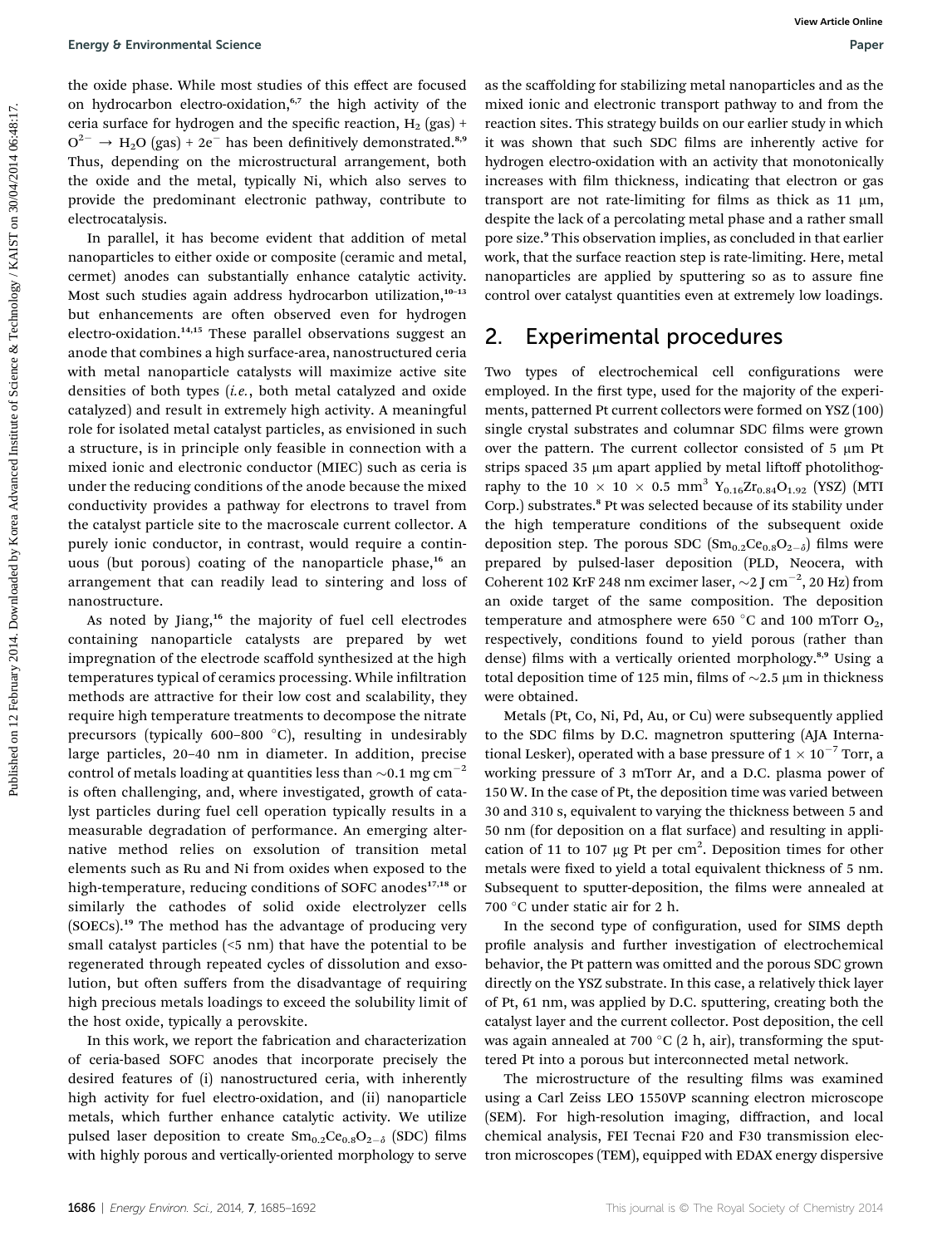spectrometers (EDS) were employed. In this case, two samples were glued together, thinned, dimpled, and milled with Ar ions prior to the TEM cross-sectional observations. Compositional depth profiling was performed using a CAMECA IMS 7f magnetic sector secondary ion mass spectrometer (SIMS) in combination with a  $Cs<sup>+</sup>$  ion beam to etch the film material. To probe the depth of possible Pt penetration, a thicker SDC film (4 mm) was investigated, onto which a metal layer 61 nm in effective thickness was applied.

The electrochemical characteristics of symmetric cells (electrode|electrolyte|electrode) were measured by A.C. impedance spectroscopy (Solartron 1260, perturbation voltage of 20 to 80 mV), carried out under controlled temperatures and atmospheres under zero bias. Contact was made to the current collectors using Pt/Ir (ESPI metals) clips; to avoid possible contamination, no metal pastes were employed. The cells were placed inside a continuous-flow alumina tube to which mixtures of  $H_2$  (or CH<sub>4</sub>)-H<sub>2</sub>O-Ar were delivered via digital mass flow controllers, with humidification achieved by passing a portion of the inlet gas through a water bubbler placed inside an isothermal water bath. The total flow rate was kept constant at 100  $\text{cm}^3 \text{min}^{-1}$  (standard temperature and pressure) implying a gas velocity of 35.1 cm  $\mathrm{min}^{-1}.$  Effluent humidity was monitored using a Rotronic Hygroflex capacitive sensor. Impedance measurements were carried out at temperatures between 500 and 650  $^{\circ}$ C. Data were analyzed using ZView software (Scribner Associates, version 2.9b). Pape the system of 128) was employed in this anset to margins. **3.** Results and discussion recompensation state on the matter of the matter of the matter of the matter of the matter of the matter of the matter of the matte

## 3. Results and discussion

SEM and TEM micrographs of representative SDC films prepared by PLD are shown in Fig. 1. Consistent with earlier studies, under the optimized pressure of 100 mTorr the oxide grows in the form of vertically-aligned square columns with high surface roughness.<sup>8,9</sup> Deposition under lower oxygen pressures (a few mTorr) led to dense films,<sup>8</sup> whereas growth at higher pressures  $(\sim 200$  mTorr) led to random, disordered microstructures. Based on BET surface area measurements carried out in our previous study of such films,<sup>9</sup> the present  $2.5 \mu m$  thick films are estimated to have a specific surface area of  $\sim$ 20 m<sup>2</sup> g<sup>-1</sup> and an enhancement factor of the surface area (true surface area per unit projected electrolyte area) of  $\sim$ 230. The feature sizes of the structure, both column diameter and spacing between columns, increase with SDC column height, but nevertheless remain nanoscale. The TEM cross-sectional image, Fig. 1c, collected from a position close to the top of the film, reveals an intercolumn spacing of less than 20 nm and a column diameter of  $\sim$ 120 nm.

The morphology of the sputtered Pt layers after annealing is shown in the SEM images of Fig. 2. With increasing Pt thickness from 5 nm to 50 nm, the Pt morphology changes from largely isolated particles to a highly porous, interconnected network. The SIMS depth profiling results, Fig. 3, moreover reveal that Pt is present throughout the entirety of the film, that the amount monotonically decreases with penetration depth, and, further,



Fig. 1 SEM and TEM micrographs of the porous columnar SDC films prepared by PLD in 100 mTorr O<sub>2</sub> at 650 °C prior to metal deposition. (a) SEM image (cross-sectional view after tilting the sample by 45). (b) SEM image (top view). (c) TEM image (cross-sectional view), indicating vertical pore-channels with a width of less than 20 nm.



Fig. 2 SEM micrographs of the sputtered Pt layer onto the porous columnar SDC films after annealing at 700 °C (2 h, air). With increasing Pt thickness from 5 nm (a) to 17 nm (b) and 50 nm (c), the Pt morphology changes from largely isolated particles to a highly porous, interconnected network.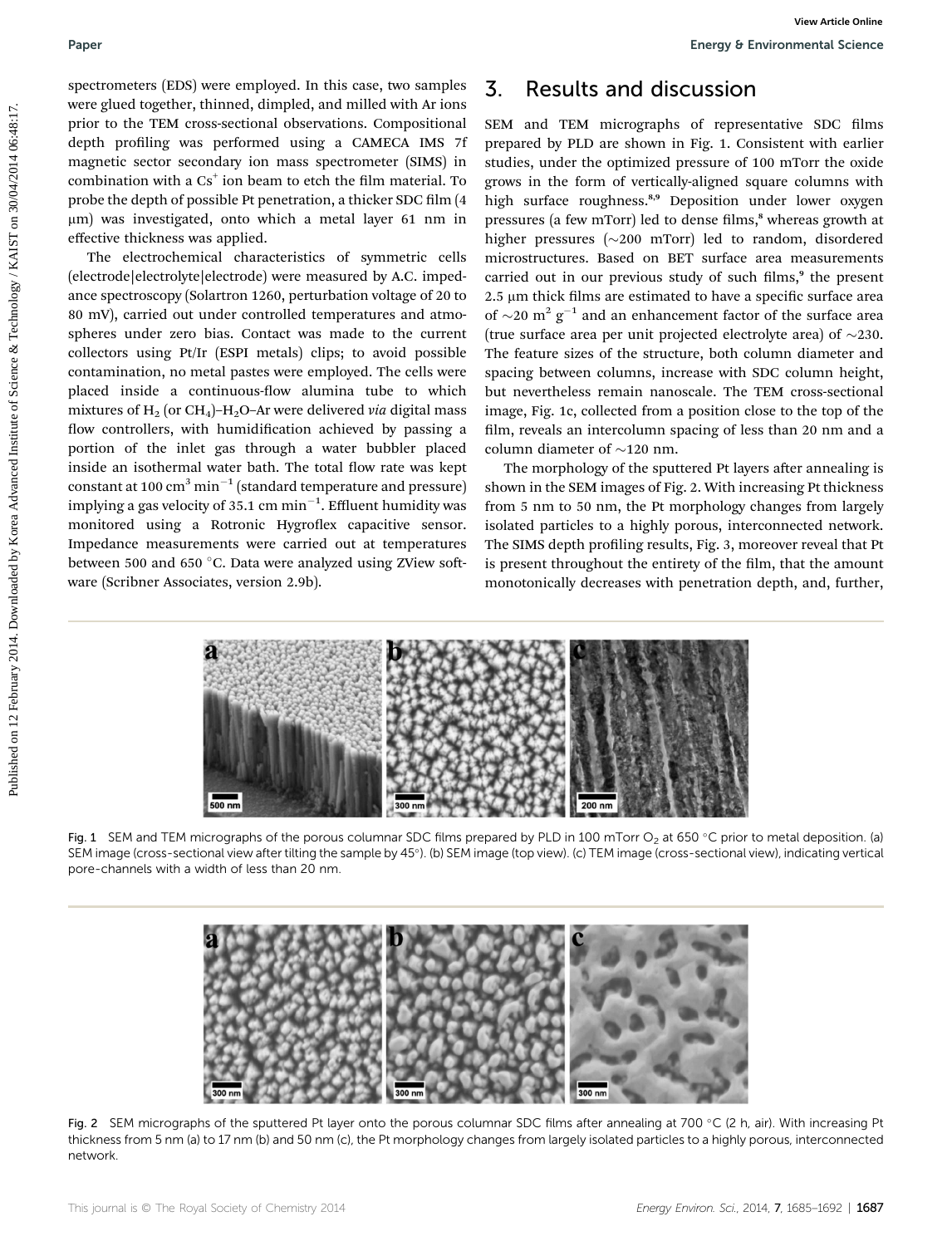

Fig. 3 Depth profile of Pt (red), Ce (blue), and Sm (gray), obtained by SIMS analysis. Substantial amounts of elemental Pt are detected even deeper than 1  $\mu$ m from the top surface. The effect of annealing at 700  $\degree$ C (2 h, air) on the depth profile of each element is shown (dotted line: before annealing, solid line: after annealing).

that Pt penetration into the film increases slightly upon heat treatment. The Pt composition profile is generally consistent with the line-of-sight deposition achieved by sputtering, which typically does not permit deep penetration of depositing materials into narrow channels.<sup>20</sup> Here, despite the 120 : 1 aspect ratio, the slight penetration in addition to the high temperature mobility results in the detectable presence of Pt throughout the



Fig. 4 Bright field (a) and dark field (b) TEM images of the Pt decorated, columnar SDC film after annealing at 650 °C under wet H<sub>2</sub> atmospheres for 100 h. Pt nanoparticles with a diameter of 3–5 nm are highlighted with red circles. Energy Dispersive X-ray Spectroscopy (EDS) and Selected Area Diffraction (SAD, insert) obtained from Pt nanoparticle (c) and SDC column (d).

first 2  $\mu$ m of film, and its presence is even suggested at the SDC– YSZ interface. The SIMS compositional measurement further shows the Sm : Ce ratio to be relatively uniform over the thickness of the film.

TEM images of the Pt sputtered films were collected after the completion of the 100 h high-temperature (650  $^{\circ}$ C) electrochemical measurement under humidified hydrogen (described below). The images directly reveal the presence of Pt nanoparticles on the SDC columns, Fig. 4. Specifically, slightly darker spots in the bright field image, Fig. 4a, are identified as the Pt particles on the basis of the dark field image, Fig. 4b, which reveals the presence of bright spots at positions corresponding to the dark spots in the former. In addition, Selected Area Diffraction (SAD) analysis and Energy Dispersive X-ray Spectroscopy  $(EDS)$  (Fig. 4c and d) are consistent with the identification of the ceria and Pt regions. The Pt particles are found to be around 3–5 nm in diameter, the range in which Pt particles are known to display high electro-catalytic activity for low temperature fuel cells such as Polymer Electrolyte Membrane Fuel Cells (PEMFCs) and Phosphoric Acid Fuel Cells (PAFCs).<sup>21</sup> The retention of such small Pt particles after prolonged exposure to aggressive conditions suggests that the highly corrugated columnar structure of the SDC films, in combination with the low overall number density of particles, plays a signicant role in stabilizing the metal nanoparticles. Such behavior would not be expected for a high density of particles deposited on a flat oxide surface, despite what is believed to be the inherent stabilizing effect of ceria as a support for catalytic nanoparticles.<sup>22</sup> For example, Rh nanoparticles deposited on flat, dense ceria films with an interparticle spacing of 6 nm show a 50% increase in particle diameter (from 23 to 33 nm) upon exposure to electrochemical perturbations under humidified  $H_2$ at temperatures of 500–650  $^{\circ}$ C over a period of just 24 h.<sup>14</sup> **Published on 12 February 2014. Control institute of Control institute of Control institute of Control institute of Control institute of Control institute of Control institute of Control institute of Control institute o** 

Selected electrochemical results obtained at 650 °C are presented in Fig. 5. From the samples with the first type of configuration (the embedded Pt current collector), the raw spectra, Fig. 5a, generally exhibited an offset resistance  $(R_{off})$  at high frequency, evident as a displacement of the data along the real axis, and two adjacent semicircles. In contrast, samples of the second type (top current collector) showed an offset resistance and only a single semicircle at lower frequency, Fig. 5b. The offset resistance from both types of cells is readily attributed to the sum of the YSZ bulk and the Pt sheet resistance. Therefore, for easy interpretation, it is subtracted from the data and omitted from the presented spectra. The high frequency arc of the embedded current collector geometry has been encountered previously for cells of this configuration and is attributed to electronic current constriction effects,<sup>8,14,23</sup> a phenomenon not of interest for the present study. The low frequency arc, however, displays features similar to that of the arc present in the top current collector geometry, suggesting a similar origin (as discussed further below). The spectra were accordingly analyzed by fitting the parameters of an  $R(RQ)(RQ)$  equivalent circuit (embedded current collector) or an R(RQ) circuit (top current collector), where  $Q$  is a constant phase element of impedance  $Z_Q = 1/Y(i\omega)^n$  (Y and n are constants and  $\omega$  is frequency), and the resistance and capacitance of the low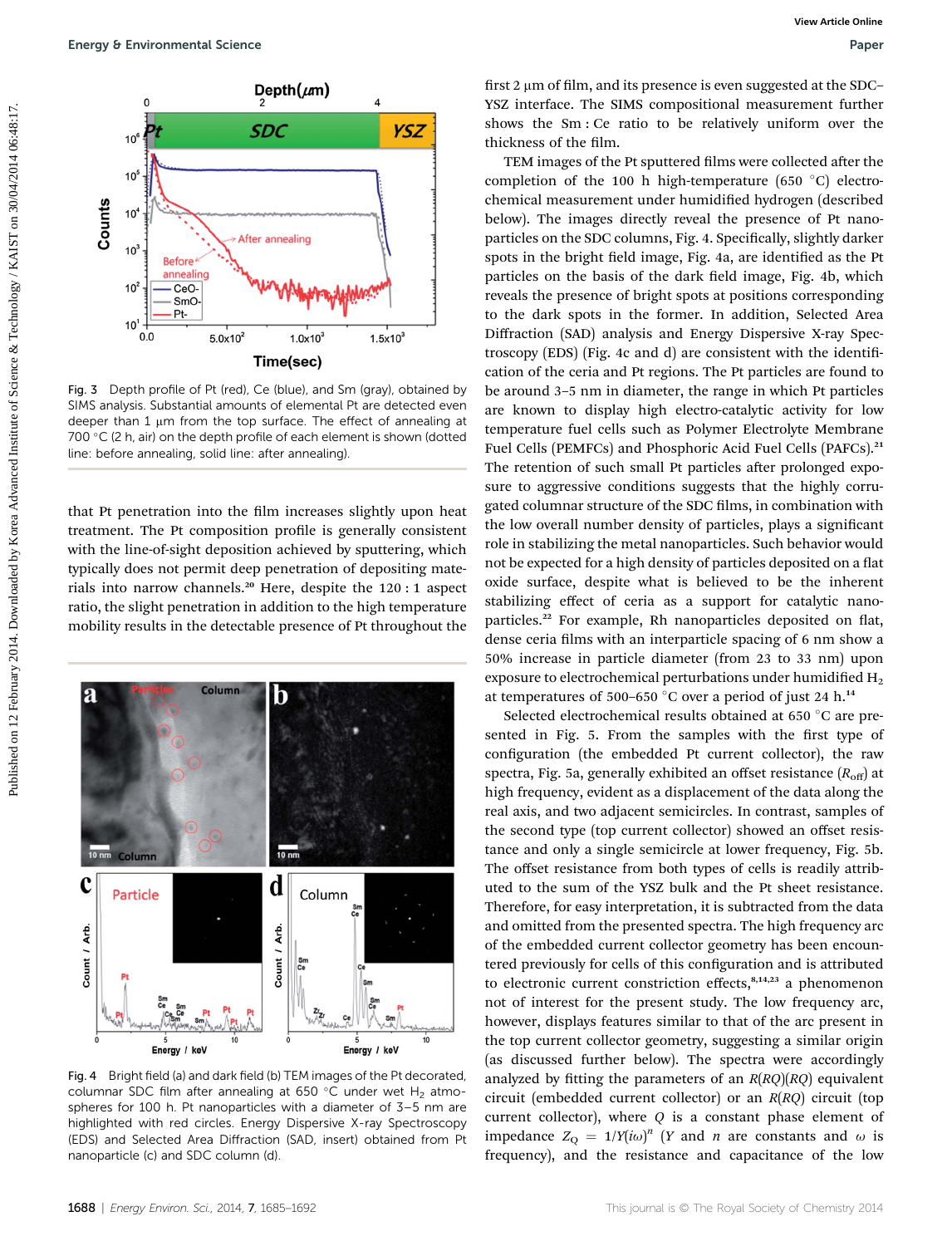

Fig. 5 (a) Typical impedance spectra obtained from SDC|patterned Pt|YSZ(100)|patterned Pt|SDC symmetric cells with/without Pt catalysts. The electrode impedance dramatically decreases after depositing a Pt layer onto the SDC films, while it remains nearly identical regardless of the total amount of Pt deposited by sputtering between 5 nm and 50 nm. (b) Typical impedance spectra obtained from a sputtered Pt|SDC|YSZ(100)|SDC| sputtered Pt symmetric cell as a function of pH<sub>2</sub>O. Elimination of electronic current constriction effects eliminates the high frequency arc evident in (a). (c) Double-logarithmic plot of the electrode activity (normalized) vs.  $pH_2O$  measured at  $T = 650 °C$  and  $pH_2 = 0.05-0.10$  atm. (d) Doublelogarithmic plot of the electrode activity (normalized) vs.  $pH_2$  measured at  $T = 650$  °C and  $pH_2O = 0.005$  atm. The electrochemical reaction activities of the two types of cells (embedded current collector and top current collector) were indistinguishable. The errors were determined by six different cells (two embedded current collectors and four top current collectors). (e) Double-logarithmic plot of the electrode capacitance (normalized) vs.  $pO_2$  measured at  $T = 650$  °C. (f) Comparison of impedance spectra obtained from SDC patterned Pt YSZ(100) | patterned Pt | SDC symmetric cells with various catalysts (electronic constriction arc removed).

frequency arc are attributed to the electrochemical reaction. These are denoted  $R_{\text{electrode}}$  and  $C_{\text{electrode}}$ , respectively, and the latter is computed according to  $C = (R^{1-n}Q)^{1/n}$ , valid for the fits performed here in which n varied between 0.90 and 0.92.

The dependence of  $R_{\text{electrode}}$  on gas phase composition is summarized in Fig. 5c and d. Irrespective of the placement of

the current collector, the application of Pt nanoparticles both dramatically lowers  $R_{\text{electrode}}$  and completely alters the  $p_{\text{H}_2\text{O}}$ and  $p_{12}$  dependences. The latter observation suggests a change in mechanism as a result of the presence of the catalyst as discussed further below. Because the response of the catalyzed electrode was found to be insensitive to the amount of Pt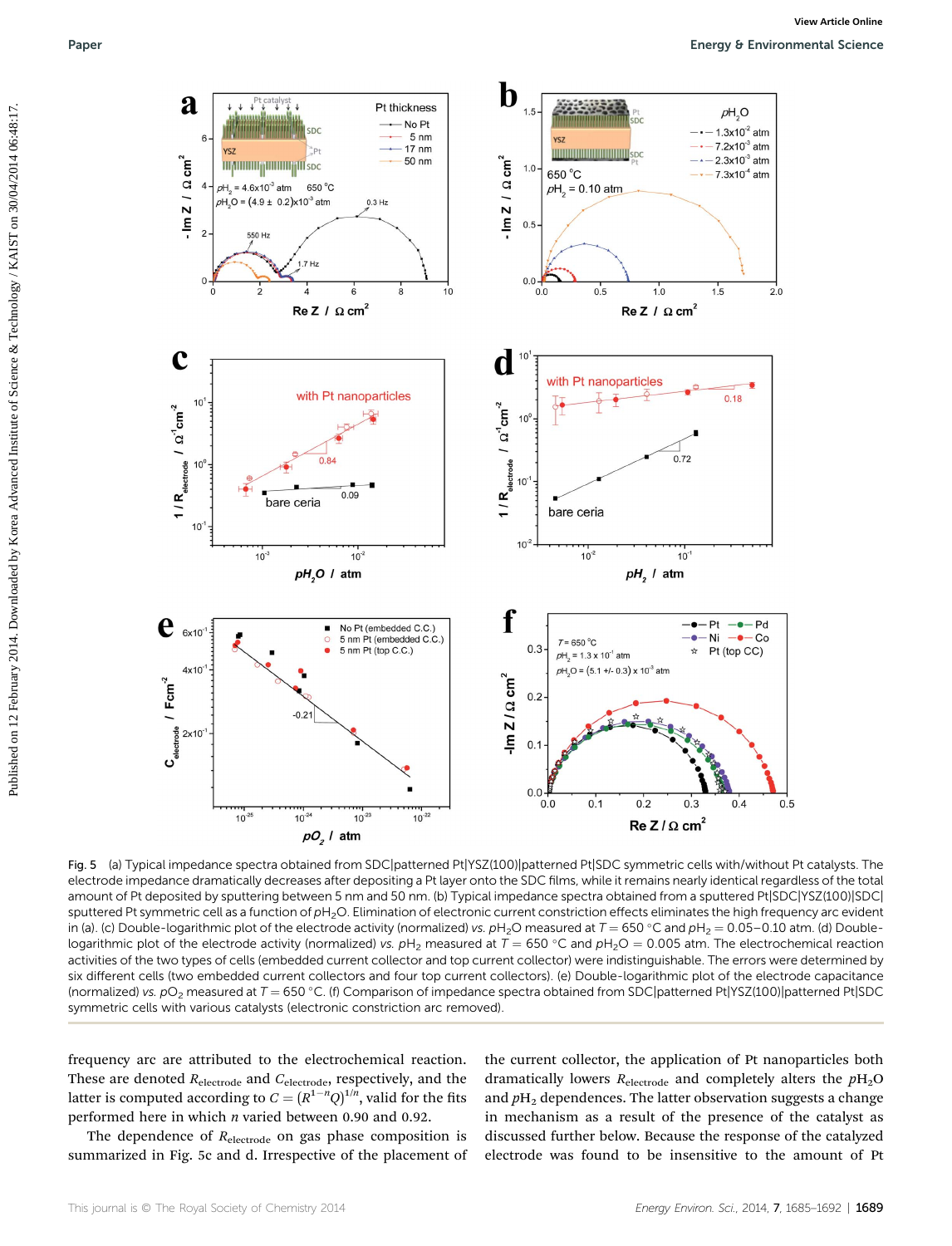present, a result evident from the raw impedance spectra of Fig. 5a, the data for the catalyzed cells with the embedded current collector geometry are averaged in the plots presented in Fig. 5c and d. In addition, four different cells with the top current collector geometry were measured and those results are also averaged here. The identical behaviour for the top and embedded current collector geometries provides further evidence that the low frequency arc in the two configurations arises from the same physical process. The insensitivity of the impedance response to the amount of sputter deposited Pt (embedded current collector geometry) suggests that only a fixed amount of Pt enters the SDC film and contributes to electrocatalysis.

Turning to the capacitive behaviour, we find that  $C_{\text{electrode}}$  is very similar for all the cells, irrespective of current collector geometry and the presence or absence of Pt catalyst particles, Fig. 5e. In addition, the slope in the double-logarithmic plot of capacitance vs.  $pO_2$  is close the value of  $-0.25$  expected for a capacitance that is dominated by chemical capacitance effects.<sup>24</sup> The result indicates that the entirety of the SDC film responds electrochemically to the voltage perturbation and again gives confidence to the assignment of the origin of the impedance response.

As noted, a substantial mechanistic difference between Pt catalyzed and bare SDC is implied by the distinct differences in dependence of  $R_{\text{electrode}}$  for these two classes of anodes on  $pH_2$ and  $p_{12}O$ . The electrochemical reaction impedance of bare SDC shows high sensitivity to  $pH_2$ , but is almost insensitive to variations in  $pH<sub>2</sub>O$ . This combination suggests that hydrogen electro-oxidation may be rate-limited by elemental processes involving bi-molecular hydrogen species, such as adsorption or dissociation of  $H_2$  on oxide surfaces.<sup>25,26</sup> In addition to lowering the overall electrochemical reaction resistance, application of Pt particles decreases the  $pH_2$  sensitivity of  $R_{\text{electrode}}$ , suggesting that the catalyst enhances the rates of these steps to such an extent that the rate-determining process may no longer involve the  $H<sub>2</sub>$  molecule. This possibility is consistent with observations

in the literature that Pt is highly active for  $H_2$  adsorption/ dissociation reactions.<sup>27</sup>

Three of the other metals investigated, Ni, Co, and Pd, were found to yield results similar to those of Pt. The electrochemical reaction resistance,  $R_{\text{electrode}}$ , decreased substantially after application of these metals, although to a lesser degree than Pt, Fig. 5f. In contrast, Au and Cu (not shown) were found to have negligible impact. Furthermore, preliminary investigations of the dependence of  $R_{\text{electrode}}$  on gas composition (not shown) suggested that the active catalysts are mechanistically similar to Pt, with high sensitivity to  $pH_2O$  and low sensitivity to  $pH_2$ , whereas the inactive catalysts retain the  $pH_2O$  and  $pH_2$  dependences of bare ceria.

The activity of the metal-decorated SDC films prepared here is substantially greater than that of other ceria–metal composite anodes reported in the literature, Fig. 6. The data from the present work are collected under fuel-cell relevant conditions (98%  $H_2$ , 2%  $H_2O$ ); literature results<sup>15,28-34</sup> correspond to similar but not always identical gas atmospheres. Even in the absence of metal catalysts, the activity of the nanostructured SDC film exceeds that of any previous result reported in the open literature. This behaviour is due in large part to the high specific surface area of the vertical columnar structure in combination with the high inherent surface activity of the oxide, as we have discussed previously.<sup>9</sup> The improved activity afforded by the metal nanoparticles is striking. The electrode polarization resistance attains an unprecedented value of 0.07  $\Omega$  cm<sup>2</sup> for Ptdecorated SDC films at 550  $^{\circ}$ C. The electronic conductivity of SDC under these conditions is  $3.7 \times 10^{-2}$  S cm<sup>-1</sup> (ref. 35). Thus electronic resistance across the  $2.5 \mu m$  film contributes just 0.008  $\Omega$  cm<sup>2</sup> to the total polarization resistance (after accounting for the  ${\sim}20\%$  porosity of the films<br>°), indicating that, despite the high activity, electron transport has not become a significantly limiting factor. Furthermore, the activation energy associated with the hydrogen-oxidation from the metaldecorated SDC films is exceedingly low, only 0.15 to 0.20 eV, as compared to 0.8–1.4 eV for a typical Ni/YSZ or Ni/SDC anode, Putergy 8 Enteromental Science<br>
Presert, a reading on the system of the distance of the distance of the control of the control of the distance of the control of the control of the control of the control of the control of t



Fig. 6 (a) Arrhenius plot of electrode activity (normalized) for the metal-nanoparticle-decorated SDC thin film in this study. For comparison, the reported electrode activity (normalized) values for typical anodes are also inserted. Ref. 28 ( $\blacksquare$ ) = slurry-coated Ni,  $\Box$ ) = slurry-coated Ni/Fe; ref. 29 ( $\blacktriangleright$ ) = spin-coated Ni/SDC; ref. 15 ( $\blacktriangle$ ) = Pd impregnated Ni/GDC; ref. 30 ( $\nabla$ ) = sprayed GDC, ( $\blacktriangleleft$ ) = Ni impregnated GDC; ref. 31 ( $\blacktriangleleft$ ) = slurrycoated Ni,  $(\bullet)$  = GDC impregnated Ni; ref. 32 ( $\star$  half-filled) = slurry-coated GDC; ref. 33 (+) = slurry-coated Ni/YSZ; ref. 34 (x) = slurry-coated Ni/YSZ. (b) Long term stability of the Pt-nanoparticle-decorated SDC thin film for both H<sub>2</sub> and CH<sub>4</sub> gases, measured at 650 °C, pH<sub>2</sub> = 0.98 atm, and  $pH_2O = 0.02$  atm.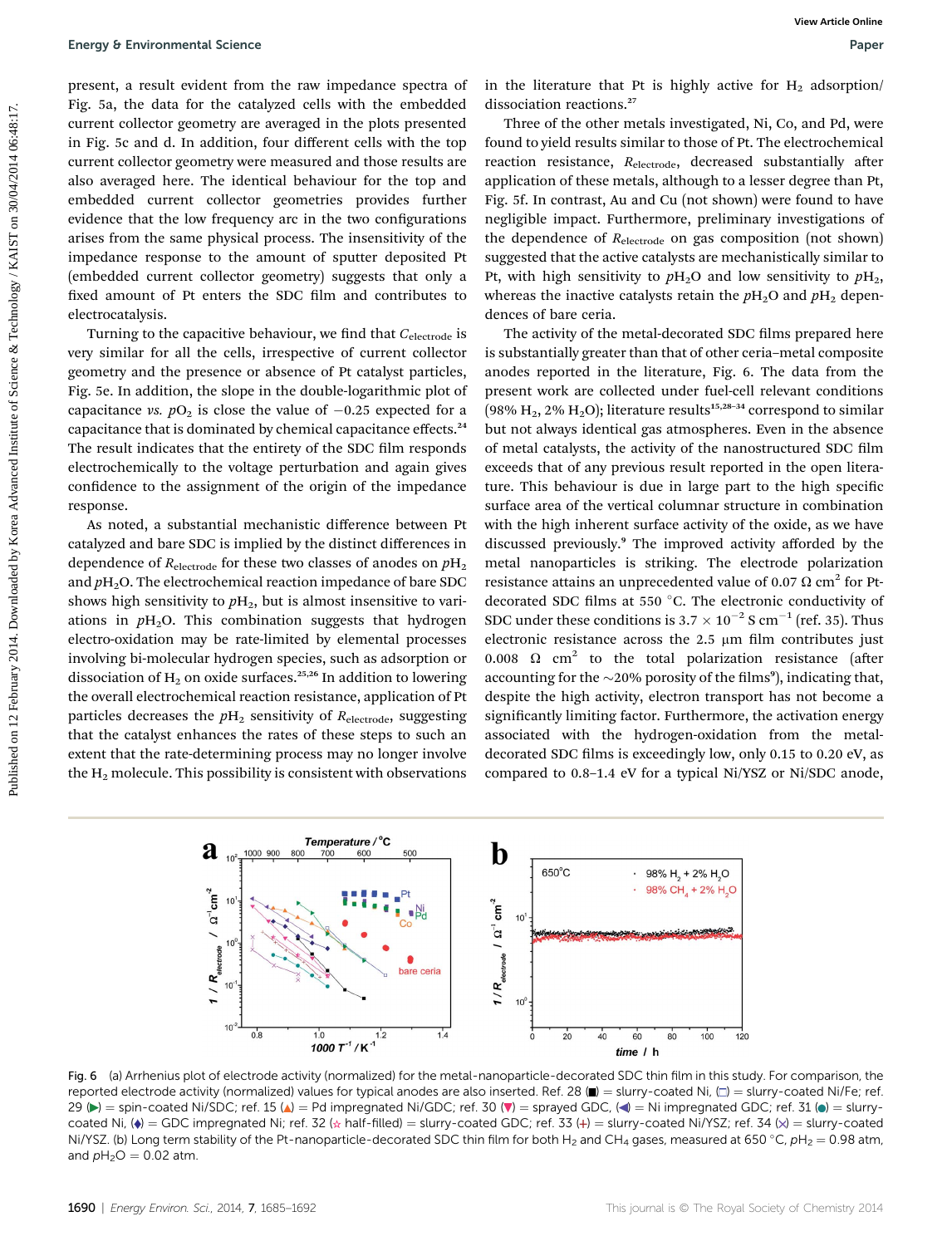Fig. 6. A weak temperature-dependence is observed for gas diffusion limited processes, but in the present case, the enhancement of activity upon application of metal nanoparticles, which could only worsen (not improve) gas diffusion kinetics, implies some other factor is rate-limiting, specifically, a surface reaction step. Technologically, the retention of high activity at the low temperatures targeted for lowering overall SOFC costs is particularly attractive.

A significant concern upon utilizing any nanostructured architecture at high temperatures is the possibility of coarsening and loss of the performance advantages afforded by the nanoscale features. Here it is evident, Fig. 6b, that the electrochemical reaction resistance of the Pt-catalyzed ceria is stable for over 100 h of exposure at 650 °C to humid hydrogen and even to humid methane (98% CH<sub>4</sub>, 2% H<sub>2</sub>O). This stability is further evidence of the absence of significant catalyst particle coarsening and, in the case of methane, of the absence of negative impacts due to carbon deposition. The stability in the latter case is particularly striking as no D.C. current, which could otherwise enhance oxidation of carbon, was drawn. In contrast to the present results, typical SOFCs with Ni/YSZ anodes quickly degrade under open circuit conditions.<sup>7</sup> The similarity of the  $R_{\text{electrode}}$  values under H<sub>2</sub> and under CH<sub>4</sub> is also unusual, given the widely appreciated challenges of activating the latter.<sup>7</sup> Paper strained on the strained operation is observed for gear limiting any form one involving displayer moderative species and the strained on the strained on the strained on the strained on the strained on the strained on

It is important to consider whether the strategy reported in this work has suitability as a cost-effective and scalable manufacturing route for commercial SOFC applications. Precious metals such as Pt or Pd cannot be widely used for SOFC electrodes due to their prohibitive cost. However, the total amount of Pt required for achieving high activity in this work is just 10.7  $\mu{\rm g~cm}^{-2}$ , substantially lower than the typical Pt loadings for PEMFCs<sup>21,36</sup> and thin-film-based micro-fabricated SOFCs.<sup>37</sup> More significantly, if one projects an optimistic but plausible SOFC power output of 3 W  $cm^{-2}$  at 0.7 V for a fully optimized cell, this quantity of Pt amounts to just 3.6  $\mu\mathrm{g\,W}^{-1}$ , in turn, contributing (at present prices) less than 0.02 ¢ per W to the raw materials cost. In addition, although PLD has been chosen as the oxide fabrication method for this proof-ofconcept study, similar columnar oxide nanostructures can be obtained by more scalable methods such as chemical vapor deposition<sup>38,39</sup> and potentially sputter deposition.<sup>40</sup>

## 4. Summary

A nanostructured ceria framework has been used as a scaffolding to support metal nanoparticles and create SOFC anodes with unprecedented electrochemical activity for fuel oxidation despite the extremely low precious metals loading. The inherent activity of the ceria structure, which already provides activity exceeding that of all previous reports, is dramatically enhanced in the presence of just 11  $\mu$ g cm<sup>-2</sup> of Pt, Ni, Pd, or Co. In addition, the Pt catalyzed structures have exceptionally high activity for both  $H_2$  and CH<sub>4</sub> electrooxidation, with negligible performance degradation during measurements over periods of over 100 h at 650 °C. The dependence of electrochemical reaction resistance on  $pH_2$  and  $pH_2O$  suggests a change in ratelimiting step from one involving dihydrogen molecular species in the absence of Pt to one in which dihydrogen does not play a critical role in the presence of Pt.

The porous, columnar ceria morphology created as the anode scaffold is believed to be desirable as the framework for an SOFC electrode for several reasons. The extreme roughness of the columns is believed to result in large effective interparticle spacings and to also create physical barriers to particle migration and coagulation. These features are essential for maintaining isolated nanoparticles and thus a high numberdensity of oxide–metal–gas contact points, key sites for electrocatalysis.<sup>14</sup> Moreover, the high specific surface area of the films permits access to the inherently high surface activity of the SDC itself,<sup>8</sup> whereas the linearity of the pore structure may enable easy gas-phase transport of reactant and product species.

In sum, these findings point towards new directions for achieving scalable and high performance SOFCs at reduced operating temperature.

# Acknowledgements

This work was supported in part by the Stanford Global Climate Energy Program, by the National Science Foundation under contract number DMR 08-43934, and by Liox, Inc. Additional support was provided by the National Science Foundation through the Caltech Center for the Science and Engineering of Materials, a Materials Research Science and Engineering Center (DMR 05-20565) and by the National Research Foundation of Korea through its support for the Center for Multiscale Energy System, a Global Frontier R&D Program of the Ministry of Science, ICT & Future (2011-0031569).

## Notes and references

- 1 S. M. Haile, Acta Mater., 2003, 51, 5981–6000.
- 2 DOE/NETL-2011-1482, February 25, 2011.
- 3 B. C. H. Steele and A. Heinzel, Nature, 2001, 414, 345–352.
- 4 Z. Shao and S. M. Haile, Nature, 2004, 43, 170–173.
- 5 S. Choi, S. Yoo, J. Kim, S. Park, A. Jun, S. Sengodan, J. Kim, J. Shin, H. Y. Jeong, Y. Choi, M. Liu and G. Kim, Sci. Rep., 2013, 3, 2426.
- 6 A. Atkinson, S. A. Barnett, R. J. Gorte, J. T. S. Irvine, A. J. McEvoy, M. B. Mogensen, S. Singhal and J. Vohs, Nat. Mater., 2004, 3, 17–27.
- 7 S. Mcintosh and R. J. Gorte, Chem. Rev., 2004, 104, 4845– 4865.
- 8 W. C. Chueh, Y. Hao, W. Jung and S. M. Haile, Nat. Mater., 2012, 11, 155–161.
- 9 W. Jung, J. O. Dereux, W. C. Chueh, Y. Hao and S. M. Haile, Energy Environ. Sci., 2012, 5, 8682–8689.
- 10 A. Babaei, L. Zhang, E. J. Liu and S. P. Jiang, Int. J. Hydrogen Energy, 2012, 37, 15301–15310.
- 11 Y. M. Ye, T. M. He, Y. Li, E. H. Tang, T. L. Reitz and S. P. Jiang, J. Electrochem. Soc., 2008, 155, B811–B818.
- 12 Z. H. Bi and J. H. Zhu, J. Power Sources, 2010, 195, 3097–3104.